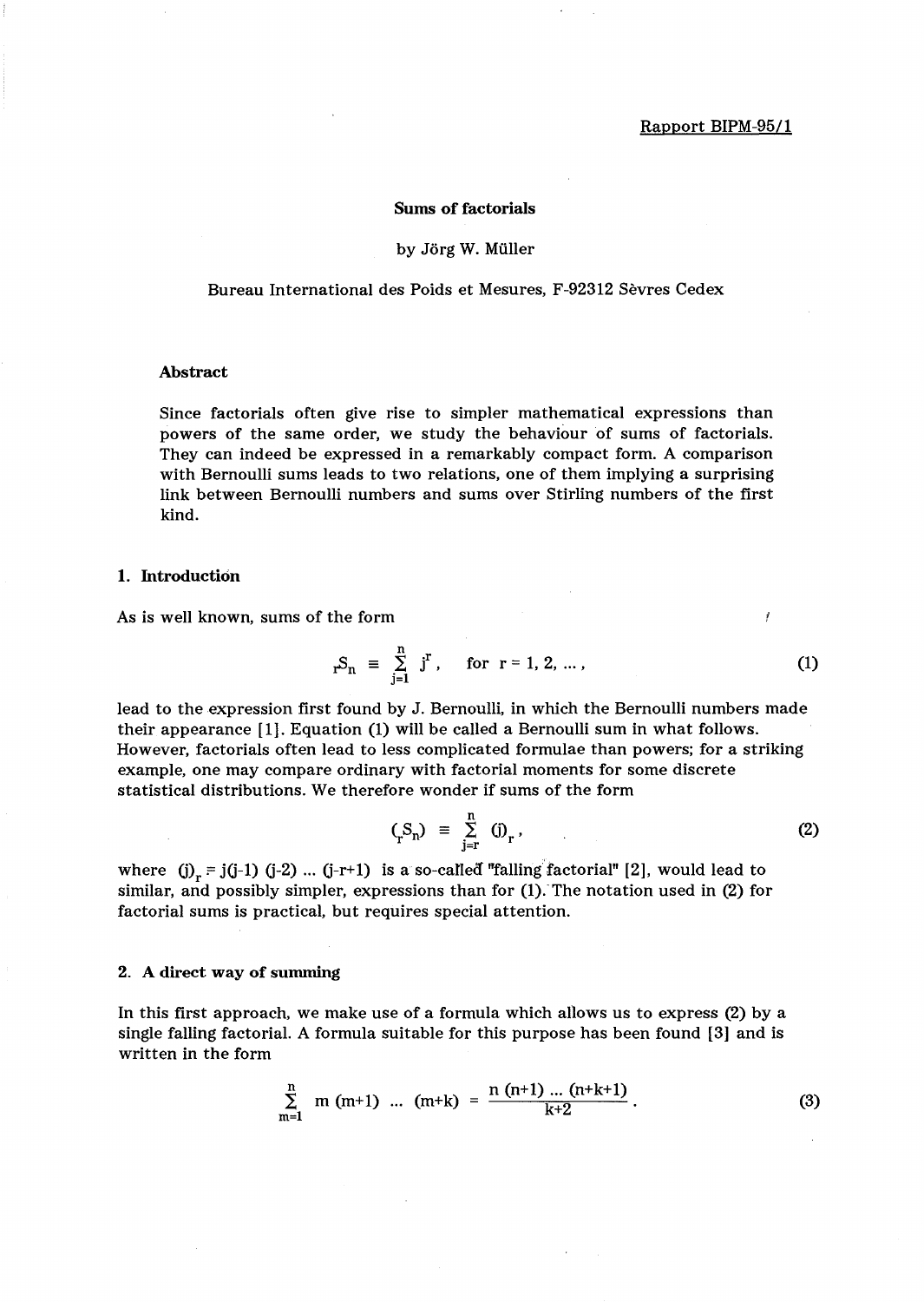Putting  $m+k = j$  we find

$$
\sum_{j=k+1}^{k+n} j (j-1) \dots (j-k) = \frac{(n+k-1)_{k+2}}{k+2}
$$

or, with  $k+1 = r$  and  $k+n = N$ ,

$$
\sum_{j=r}^{N} (j)_r = \frac{(N+1)_{r+1}}{r+1}.
$$
 (4)

Hence, the factorial sum (2) can be written in the simple form

$$
\binom{S_n}{r} = \frac{(n+1)_{r+1}}{r+1} \,. \tag{5}
$$

This result can be linked to the Bernoulli sum (1).

Since, according to  $[2]$ , for  $r = 1, 2, ...$ 

$$
j^r = \sum_{k=1}^r S(r,k) (j)_k,
$$
 (6)

where  $S(r, k)$  is a Stirling number of the second kind, we also have

$$
_{r}S_{n} = \sum_{k=1}^{r} S(r,k) ( {}_{k}S_{n}) = \sum_{k=1}^{r} S(r,k) \frac{(n+1)_{k+1}}{k+1}
$$
 (7)

This is apparently a novel and, it seems, conveniently compact formula for evaluating a Bernoulli sum of type (1). For illustration, we take the example *t* 

$$
{}_{4}S_{7} = \sum_{k=1}^{4} S(4,k) \frac{(8)_{k+1}}{k+1} = \frac{1}{2} (8)_{2} + \frac{7}{3} (8)_{3} + \frac{6}{4} (8)_{4} + \frac{1}{5} (8)_{5} = 4676,
$$

which is in agreement with a direct evaluation based on (1).

## 3. An alternative method

We begin with a relation which allows us to transform the factorial (j)<sub>r</sub> in (2) into a sum of powers, namely [2]

(j)<sub>r</sub> = 
$$
\sum_{k=1}^{r} s(r,k) j^{k}
$$
, (8)

where s(r,k) is a Stirling number of the first kind. We note that (6) and (8) form a symmetric pair of relations.

In addition, we make use of the known explicit expression for a Bernoulli sum (1), which can be written, in the form of increasing powers of n, as

$$
{}_{r}S_{n} = \sum_{j=1}^{r+1} {}_{r} \alpha_{j} n^{j} . \qquad (9)
$$

The coefficients  $r^{\alpha}$  of lowest order are assembled in Table 1.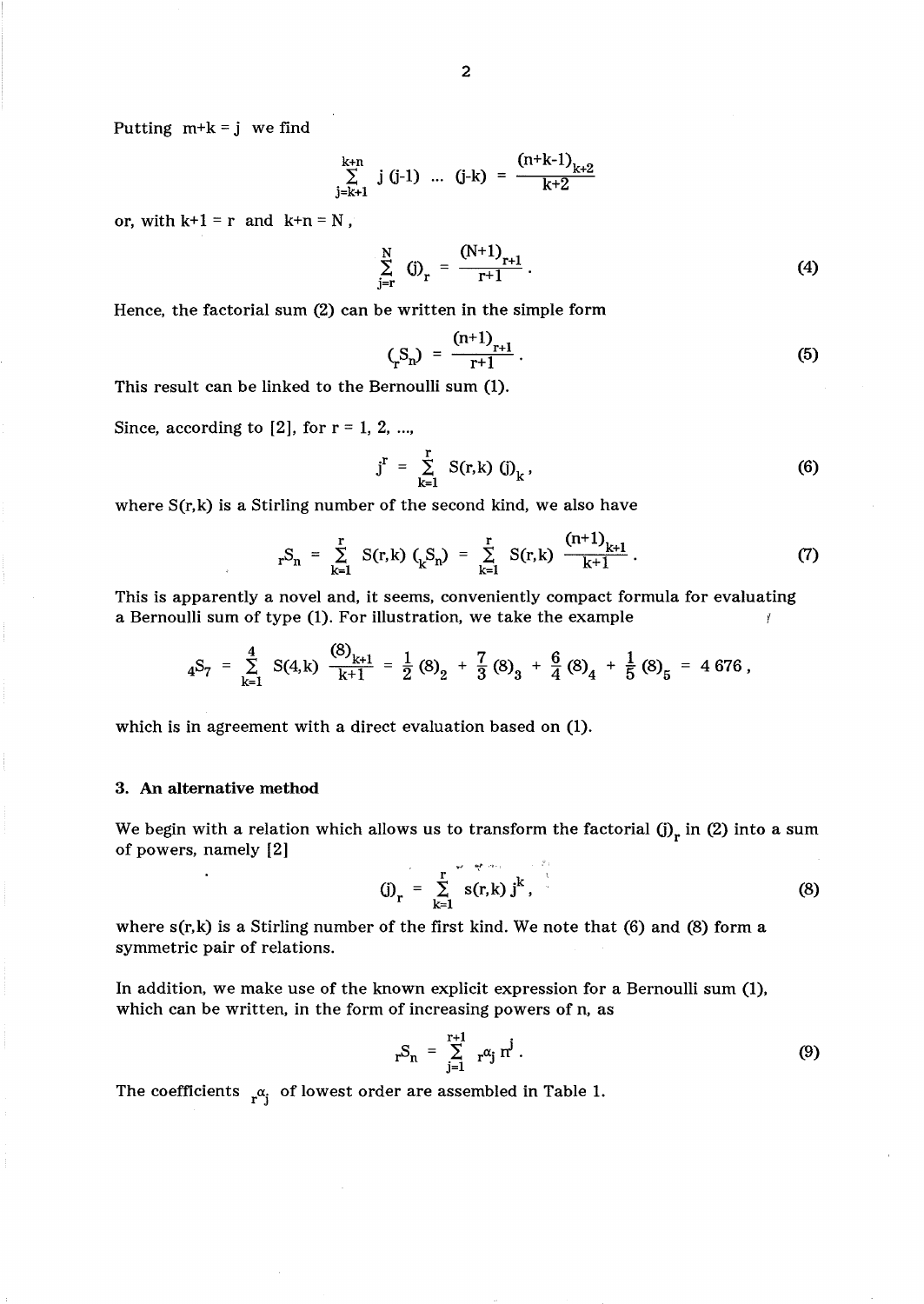|                                                                | $r^{\alpha}$ 1 | $r^{\alpha}$ <sub>2</sub>                                                                                                                                                                                                                                     | $r^{\alpha_3}$ | $r^{\alpha}$ 4 | $r^{\alpha}5$ | $r^{\alpha}6$           | $r^{\alpha}$ 7 | $r^{\alpha}$ 8 |     |
|----------------------------------------------------------------|----------------|---------------------------------------------------------------------------------------------------------------------------------------------------------------------------------------------------------------------------------------------------------------|----------------|----------------|---------------|-------------------------|----------------|----------------|-----|
|                                                                |                |                                                                                                                                                                                                                                                               |                |                |               |                         |                |                |     |
| $r = 1$ $\begin{vmatrix} 1/2 & 1/2 \\ 1/6 & 1/2 \end{vmatrix}$ |                | $\begin{array}{c cccc} -1 & 1/2 & 1/2 \\ 2 & 1/6 & 1/2 & 1/3 \\ 3 & 0 & 1/4 & 1/2 & 1/4 \\ 4 & -1/30 & 0 & 1/3 & 1/2 & 1/5 \\ 5 & 0 & -1/12 & 0 & 5/12 & 1/2 & 1/6 \\ 6 & 1/42 & 0 & -1/6 & 0 & 1/2 & 1/2 \\ 7 & 0 & 1/12 & 0 & -7/24 & 0 & 7/12 \end{array}$ |                |                |               |                         |                |                |     |
|                                                                |                |                                                                                                                                                                                                                                                               |                |                |               |                         |                |                |     |
|                                                                |                |                                                                                                                                                                                                                                                               |                |                |               |                         |                |                |     |
|                                                                |                |                                                                                                                                                                                                                                                               |                |                |               |                         |                |                |     |
|                                                                |                |                                                                                                                                                                                                                                                               |                |                |               |                         | 1/7            |                |     |
|                                                                |                |                                                                                                                                                                                                                                                               |                |                |               |                         | 1/2            | 1/8            |     |
| $\bf{8}$                                                       |                | $-1/30$ 0 2/9 0 -7/15                                                                                                                                                                                                                                         |                |                |               | $\overline{\mathbf{0}}$ | 2/3            | 1/2            | 1/9 |

 $\bar{I}$ 

Table 1. Coefficients  $r^{\alpha}$  appearing in (9) for the Bernoulli sums  $r^{\beta}$ <sub>n</sub>.

This gives

- for  $r = 2$ 

(j)<sub>2</sub> = -j + j<sup>2</sup>,  
\nthus  
\n
$$
\left(\underset{2}{S_{n}}\right) = \sum_{j=1}^{n} (j)_{2} = -\sum_{j} j + \sum_{j} j^{2}
$$
\n
$$
= -\left(\frac{1}{2} n + \frac{1}{2} n^{2}\right) + \frac{1}{6} n + \frac{1}{2} n^{2} + \frac{1}{3} n^{3}
$$
\n
$$
= -\frac{1}{3} n + \frac{1}{3} n^{3},
$$

- for  $r = 3$ 

(j) 
$$
_{3} = 2 j - 3 j^{2} + j^{3}
$$
,  
\n
$$
\left( {}_{3}S_{n} \right) = \sum_{j=1}^{n} (j)_{3} = 2 \sum_{j=1}^{n} j - 3 \sum_{j=1}^{n} j^{2} + \sum_{j=1}^{n} j^{3}.
$$
\n
$$
= ... = \frac{1}{2} n - \frac{1}{4} n^{2} - \frac{1}{2} n^{3} + \frac{1}{4} n^{4},
$$

- for  $r = 4$ 

$$
\begin{aligned}\n\zeta_4 S_n &= -6 \sum j + 11 \sum j^2 - 6 \sum j^3 + \sum j^4 \\
&= ... = -\frac{6}{5} n + n^2 + n^3 - n^4 + \frac{1}{5} n^5,\n\end{aligned}
$$

etc.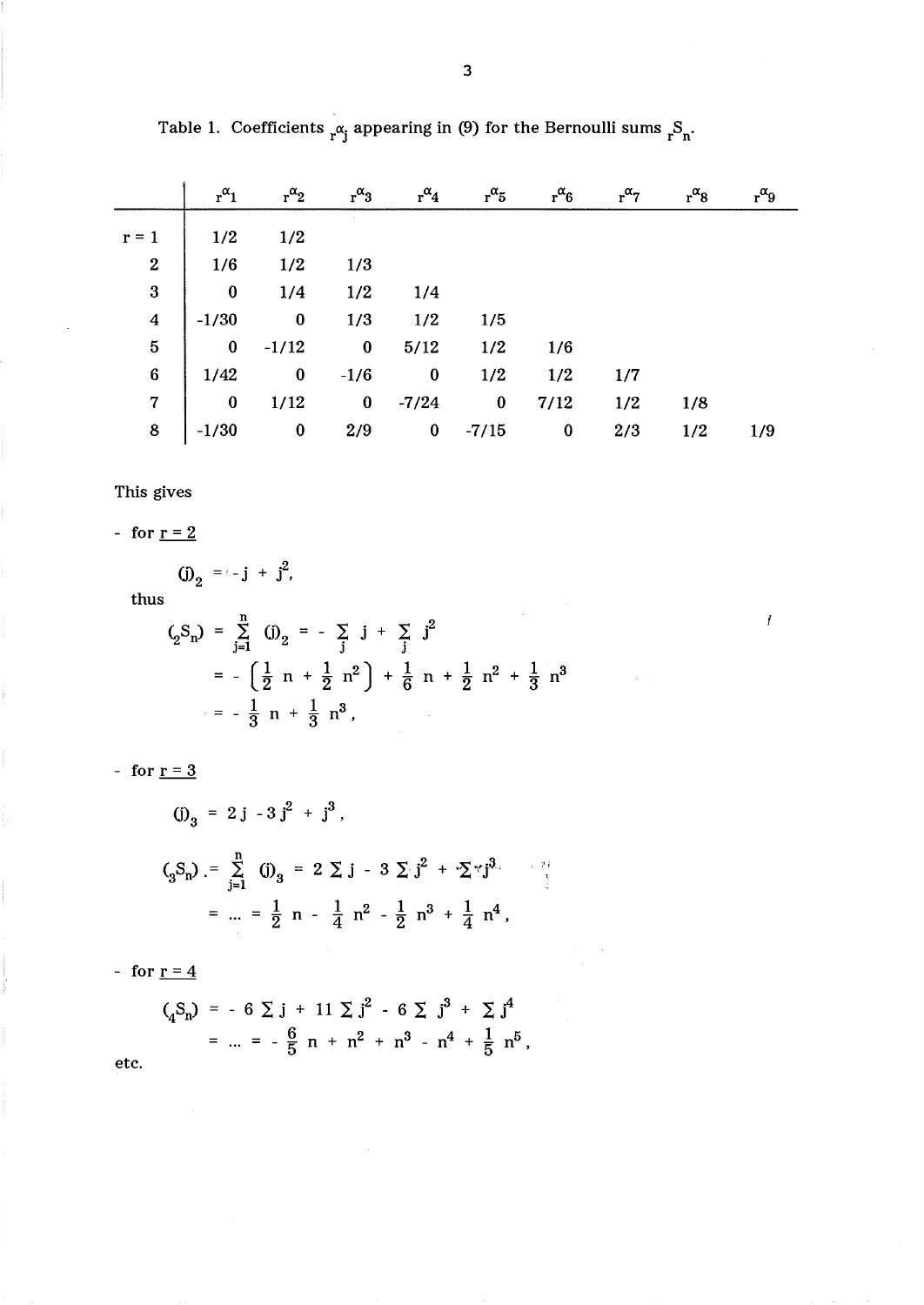By assembling the numerical results thus obtained in the form of the expansion

$$
\left(\text{S}_{n}\right) = \sum_{j=1}^{r+1} r^{\beta_{j}} r^{j} \tag{10}
$$

we find for the coefficients  ${}_{\rm r}\beta_{\rm j}$  the values given in Table 2.

|                         | $r^{\beta}$    | $r^{\beta_2}$ | $r^{\beta_3}$ | $r^{\beta_4}$ | $r^{\beta}5$ | $r^{\beta}6$ | $r^{6}$ | $r^{\beta}$ 8 |     |
|-------------------------|----------------|---------------|---------------|---------------|--------------|--------------|---------|---------------|-----|
| $r = 1$                 | 1/2            | 1/2           |               |               |              |              |         |               |     |
| $\boldsymbol{2}$        | $-1/3$         | $\bf{0}$      | 1/3           |               |              |              |         |               |     |
| 3                       | 1/2            | $-1/4$        | $-1/2$        | 1/4           |              |              |         |               |     |
| $\overline{\mathbf{4}}$ | $-6/5$         | 1             | 1             | $-1$          | 1/5          |              |         |               |     |
| $\overline{5}$          | $\overline{4}$ | $-13/3$       | $-5/2$        | 25/6          | $-3/2$       | 1/6          |         |               |     |
| $6\phantom{1}6$         | $-120/7$       | 22            | 7             | $-20$         | 10           | $-2$         | 1/7     |               |     |
| 7                       | 90             | $-261/2$      | $-35/2$       | 889/8         | $-70$        | 77/4         | $-5/2$  | 1/8           |     |
| 8                       | $-560$         | 892           | $-64/9$       | $-707$        | 4 809/9      | $-182$       | 98/3    | $-3$          | 1/9 |

Table 2. The coefficients  ${}_{r} \beta_{j}$  appearing in 10, for  $1 \leq r \leq 8$ .

By putting  $(r+1)$   ${}_{r}\beta_{i}$  =  ${}_{r}\gamma_{i-1}$  , we arrive at new coefficients which are all integers. With them, the factorial sum  $(2)$  now takes the form

$$
(\mathbf{S}_n) = \sum_{j=1}^n (\mathbf{j})_{\mathbf{r}} = \frac{n}{\mathbf{r} + 1} \sum_{j=0}^r r^{\gamma} \mathbf{r}^j, \qquad (11)
$$

with the coefficients  $_{r}\gamma_{j}$  listed in Table 3.

.  $r^{\gamma_0}$   $r^{\gamma_1}$   $r^{\gamma_2}$   $r^{\gamma_3}$   $r^{\gamma_7}$   $r^{\gamma_4}$   $r^{\gamma_5}$   $r^{\gamma_6}$   $r^{\gamma_7}$   $r^{\gamma_8}$  $r=1$  | 1 1  $2 \begin{array}{|c|c|c|} \hline 2 & -1 & 0 & 1 \ \hline \end{array}$  $3 \begin{array}{|c|c|c|c|c|} \hline 3 & 2 & -1 & -2 & 1 \ \hline \end{array}$  $4 \t-6 \t5 \t5 \t-5 \t1$  $5$  | 24 -26 -15 25 -9 1 6 -120 154 49 -140 70 -14 1 7 720 -1 044 -140 889 -560 154 -20 1  $8$   $-5040$   $8028$   $-64$   $-6363$   $4809$   $-1638$   $294$   $-27$  1

Table 3. The coefficients  $_{r}\gamma_{j}$  appearing in (11), for  $1 \leq r \leq 8$ .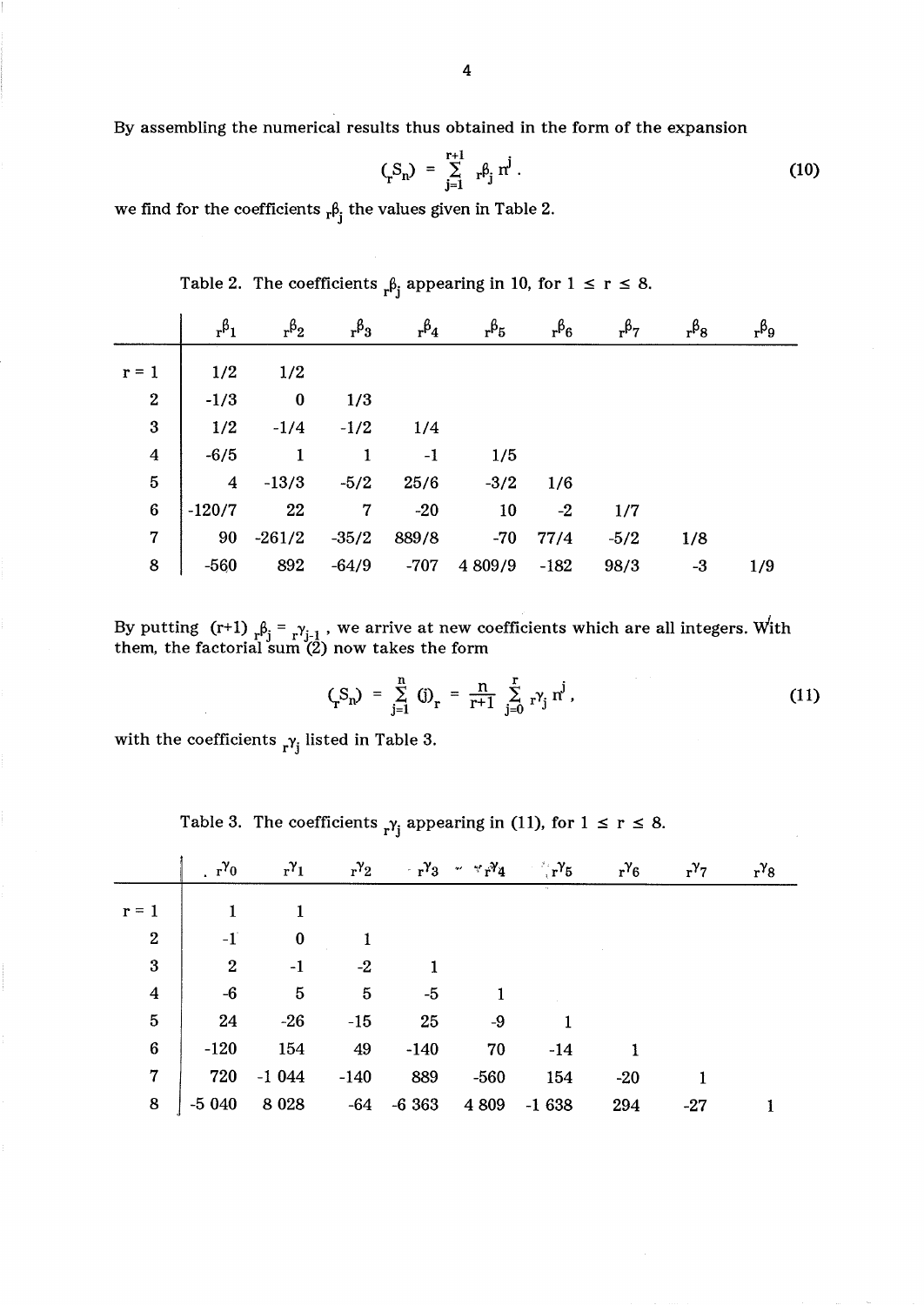At first sight, the coefficients  $_{r}\gamma_j$  show hardly any regularity (except for the limiting values  $r_0$  and  $r_r$ ). However, one can find that

$$
\sum_{j=0}^{r} r^{\gamma_{j}} = 0, \quad \text{for } r \ge 2,
$$
\n
$$
\sum_{j=0}^{r} (-1)^{j} r^{\gamma_{j}} = 0, \quad \text{for } r \ge 1.
$$
\n(12)

or also

In addition, a closer inspection reveals a surprisingly simple rule, namely that all the coefficients follow the general relation

$$
rY_j = s(r,j+1) + s(r,j)
$$
, (13)

where s(r,k) are again Stirling numbers of the first kind, for which we put, as usual,  $s(r,j) = 0$  for  $j > r$  or  $j \leq 0$ .

As a simple check of (11) and (13) we consider the case  $r = 1$ , where

$$
\sum_{j=1}^{n} (j)_1 = \frac{n}{2} \sum_{j=0}^{1} [s(1,j) + s(1,j+1)] n^{j}
$$
  
=  $\frac{n}{2} [ (0+1) n^{0} + (1+0) n^{1} ]$   
=  $\frac{n}{2} (1+n) = \sum_{j=1}^{n} j,$ 

as expected.

#### 4. Relation with the Bernoulli sums

By means of (6), the Bernoulli sum (1) can also be written as

$$
_rS_n = \sum_{j=1}^n j^r = \sum_{j=1}^n \sum_{k=1}^r S(r,k) (j)_k = \sum_{k=1}^1 S(r,k) (S_n),
$$

which, taking advantage of the decomposition given in (11), becomes

$$
rS_n = \sum_{k=1}^r S(r,k) \frac{1}{k+1} \sum_{j=0}^k k^{\gamma} j r^{j+1},
$$

with  $1 \leq j+1 \leq r+1$ .

Using the known expression (13) for  $_k\gamma_j$  we find

$$
{}_{r}S_{n} = \sum_{k=1}^{r} \frac{S(r,k)}{k+1} \sum_{j=0}^{k} [s(k,j+1) + s(k,j)] r^{j+1} . \qquad (14)
$$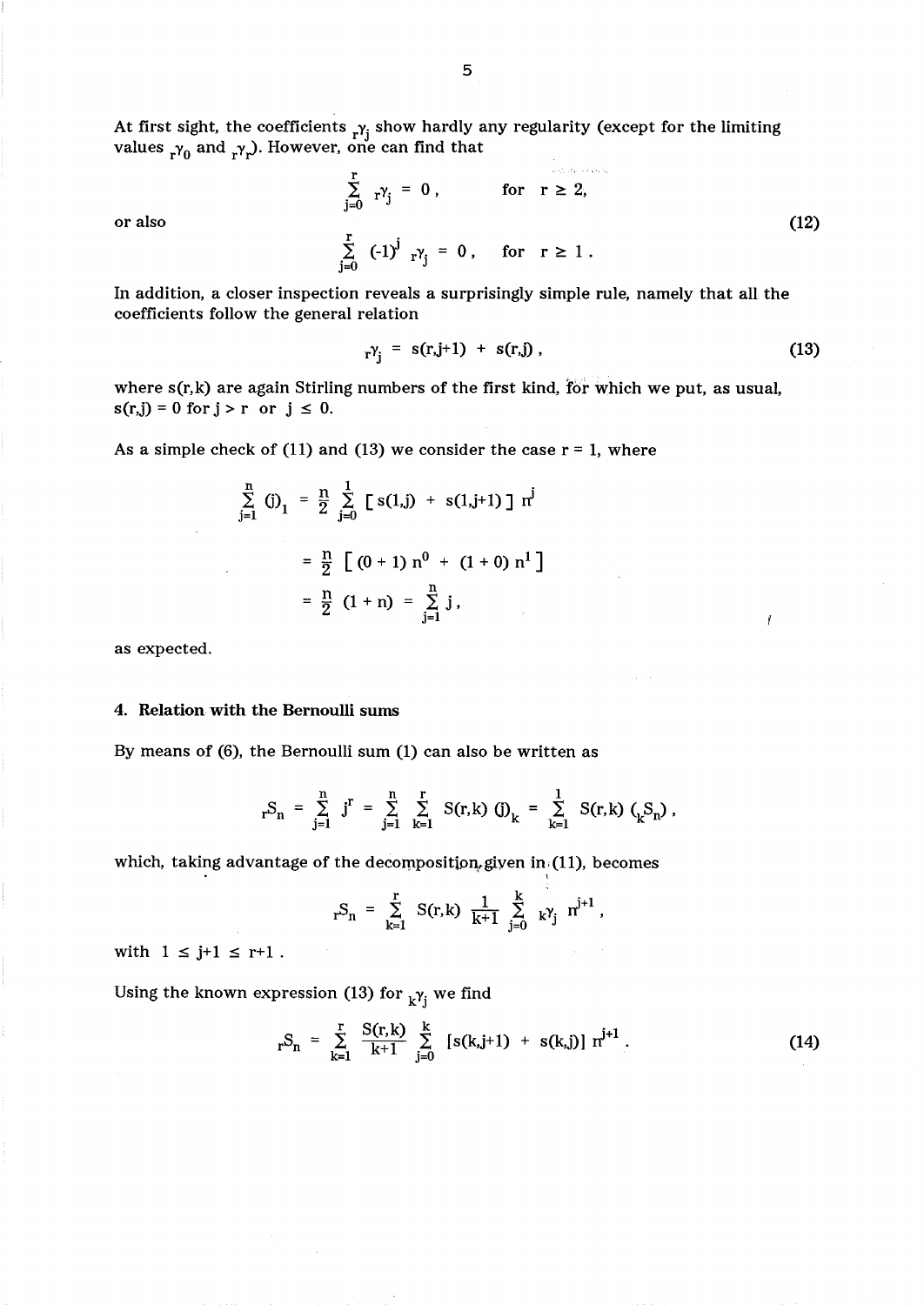$$
_{r}S_{n} = \sum_{f=0}^{r} \Lambda_{f} n^{r+1-f}
$$
, with  $f = r-j$ . (15)

The powers of n are within the limits 1 and r+ 1, as they should be for a Bernoulli sum, and the coefficient of  $n^{j+1} = n^{r+1-f}$  has the general form  $(t = r-k)$ 

$$
\Lambda_{\rm f} = \sum_{t=0}^{\rm f} \frac{S(r,r-t)}{r+1-t} \left[ s(r-t,r+1-f) + s(r-t,r-f) \right]. \tag{16}
$$

Let us look at the coefficients  $\Lambda_{\bf f}$  for some low values of f. The simplest case is <u>f = 0</u>, which corresponds to the power  $n^{r+1}$ , according to (15). One finds, since  $j = r$ ,

$$
\Lambda_0 = \frac{S(r,r)}{r+1} [s(r, r+1) + s(r,r)] = \frac{1}{r+1},
$$

since  $S(r,r) = s(r,r) = 1$  and  $s(r,r+1) = 0$ .

Similarly, we have for  $f = 1$ 

$$
\Lambda_1 = \frac{S(r,r)}{r+1} [s(r,r) + s(r,r-1)] + \frac{S(r,r-1)}{r} [s(r-1,r) + s(r-1,r-1)].
$$

By means of the relations given in (A7) we can write

$$
\Lambda_1 = \frac{1}{r+1} \left[ 1 - \left( \frac{r}{2} \right) \right] + \frac{1}{r} \left( \frac{r}{2} \right) \left[ 0 + 1 \right] = \frac{1}{2} .
$$

The results for  $\Lambda_0$  and  $\Lambda_1$  agree with what we expect on the basis of the Bernoulli development (compare the coefficients in Table 1).

There are several equivalent ways to write the general expression for a Bernoulli sum. A convenient one (see (23) in [4]) is to put, using decreasing powers of n,

$$
{}_{r}S_{n} = \sum_{f=0}^{r} C_{f} n^{r+1-f}, \qquad (17)
$$

Ĭ

with 
$$
C_0 = \frac{1}{r+1}
$$
,  $C_1 = \frac{1}{2}$ 

and 
$$
C_f = \frac{1}{f} \begin{pmatrix} r \\ f-1 \end{pmatrix} B_f
$$
, for  $f \ge 2$ , (19)

where  $B_f$  are the so-called Bernoulli numbers, with  $B_2 = 1/6$ ,  $B_4 = -1/30$ ,  $B_6 = 1/42$ , .... A comparison with (15) leads to the identity

$$
\Lambda_{\mathbf{f}} = \frac{1}{\mathbf{f}} \begin{pmatrix} \mathbf{r} \\ \mathbf{f} - 1 \end{pmatrix} \mathbf{B}_{\mathbf{f}}, \quad \text{for} \quad \mathbf{f} \ge 2 \ . \tag{20}
$$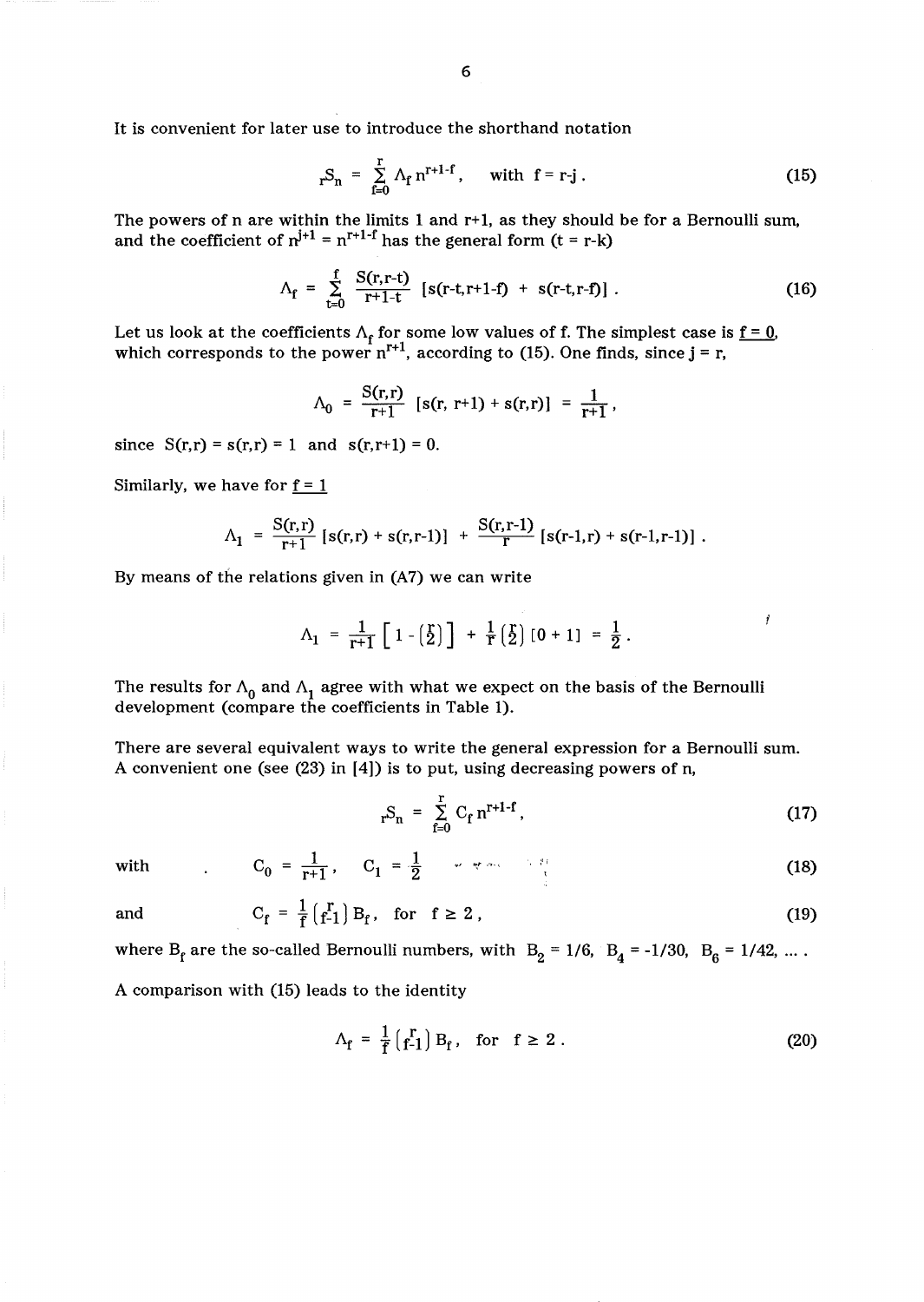Since the Bernoulli numbers B<sub>f</sub> vanish for  $f \geq 3$  and odd, we have also the relation

$$
\Lambda_f = 0, \quad \text{for} \quad f = 3, 5, 7, \dots. \tag{21}
$$

No simple and general way to verify (20) or (21) is known. However, by showing explicitly their correctness for some low values of f, our belief in their general validity will be strengthened.

In the case of  $f = 2$  we have, according to (16),

$$
\Lambda_2 = \frac{S(r,r)}{r+1} [s(r,r-1) + s(r,r-2)]
$$
  
+ 
$$
\frac{S(r,r-1)}{r} [s(r-1,r-1) + s(r-1,r-2)]
$$
  
+ 
$$
\frac{S(r,r-2)}{r-1} [s(r-2,r-1) + s(r-2,r-2)].
$$

Making use of the results in (A7) for the Stirling numbers, we obtain

$$
\Lambda_2 = \frac{1}{r+1} \left[ -\left(\frac{r}{2}\right) + 3\left(\frac{r}{4}\right) + 2\left(\frac{r}{3}\right) \right] + \frac{1}{r} \left(\frac{r}{2}\right) \left[ 1 - \left(\frac{r-1}{2}\right) \right] + \frac{1}{r-1} \left[ 3\left(\frac{r}{4}\right) + \left(\frac{r}{3}\right) \right].
$$

After some lengthy rearrangements this can be reduced to  $\Lambda_2 = r/12$ . This is in agreement with (20).

For the case  $\underline{f=3}$  we expect from (21) that  $\Lambda_3 = 0$ . A direct evaluation according to (16) gives  $\sqrt{ }$  (16) gives  $\sqrt{ }$ 

$$
\Lambda_3 = \frac{S(r,r)}{r+1} [s(r,r-2) + s(r,r-3)]
$$
  
+ 
$$
\frac{S(r,r-1)}{r} [s(r-1,r-2) + s(r-1,r-3)]
$$
  
+ 
$$
\frac{S(r,r-2)}{r-1} [s(r-2,r-2) + s(r-2,r-3)]
$$
  
+ 
$$
\frac{S(r,r-3)}{r-2} [s(r-3,r-2) + s(r-3,r-3)].
$$

By means of the relations given in the Appendix we can also write

$$
\Lambda_3 = \frac{1}{r+1} \left[ 3\left(\frac{r}{4}\right) + 2\left(\frac{r}{3}\right) - 15\left(\frac{r}{6}\right) - 20\left(\frac{r}{5}\right) - 6\left(\frac{r}{4}\right) \right] \n+ \left(\frac{r}{2}\right) \frac{1}{r} \left[ -\left(\frac{r-1}{2}\right) + 3\left(\frac{r-1}{4}\right) + 2\left(\frac{r-1}{3}\right) \right] \n+ \frac{1}{r-1} \left[ 3\left(\frac{r}{4}\right) + \left(\frac{r}{3}\right) \right] \left[ 1 - \left(\frac{r-2}{2}\right) \right] \n+ \frac{1}{r-2} \left[ 15\left(\frac{r}{6}\right) + 10\left(\frac{r}{5}\right) + \left(\frac{r}{4}\right) \right] 1.
$$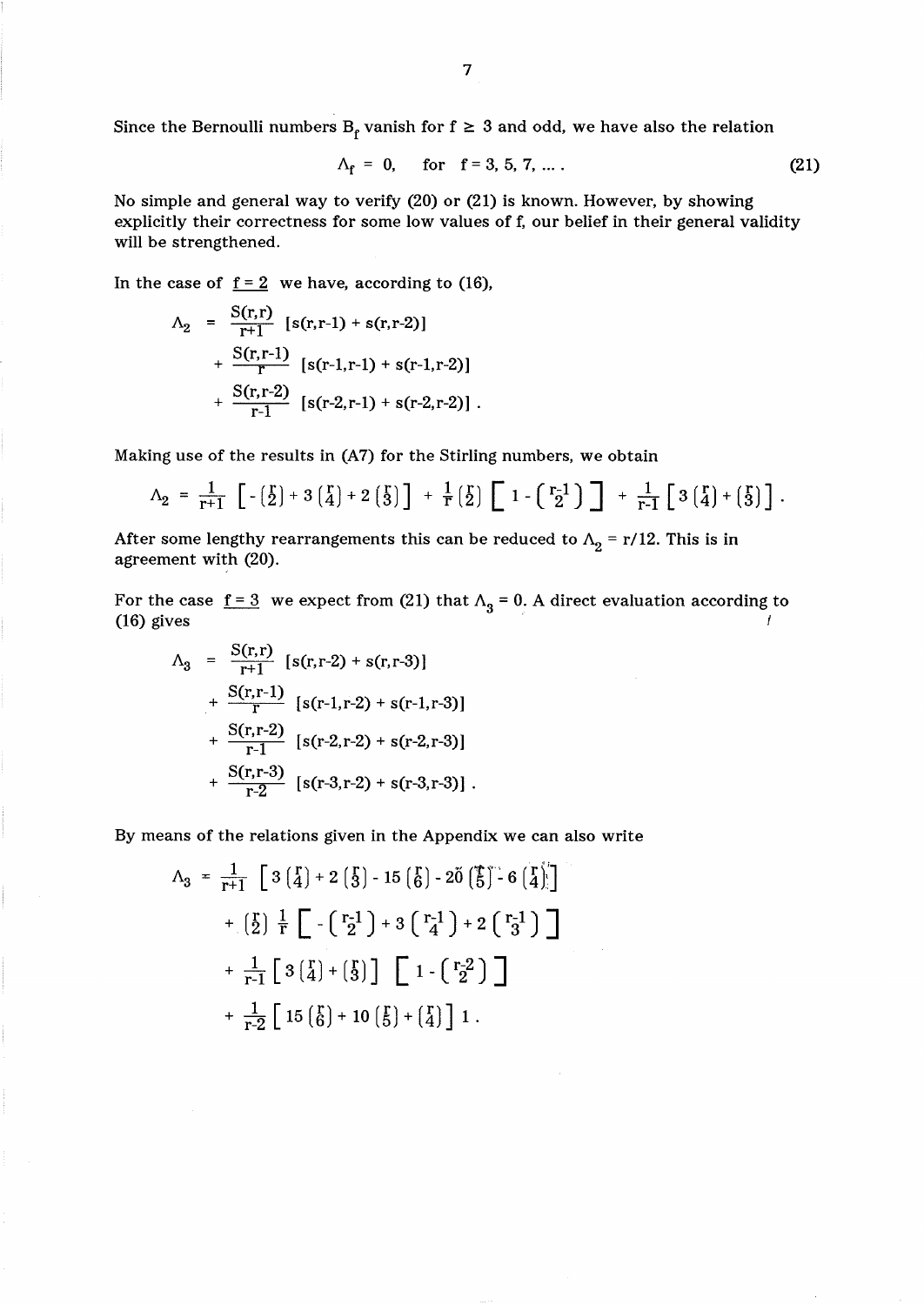After some elementary but lengthy algebra,  $\Lambda$ <sub>3</sub> can be shown to vanish, as expected.

Similar, although even more strenuous efforts are required to verify that  $\Lambda_4 = -\binom{5}{3}/120$ , again in agreement with (20).

Thus, although formula (16) for  $\Lambda_f$  is based on the unproven relation (12), there can be no real doubt that both (20) and (21) are valid in general.

## APPENDIX

#### Stirling numbers as sums of binomial coefficients

Since relatively few relations are known which involve Stirling numbers (many of them are somewhere in [5], but difficult to find), it is useful to have relations which allow us to transform Stirling numbers into a form which lends itself to later algebraic manipulation. Otherwise, general reasoning must be stopped and replaced by numerical treatment, which is usually more cumbersome and less efficient.

A possible way to circumvent such a limitation is given by transforming Stirling numbers into binomial coefficients, for which more relations are available for subsequent handling.

The relevant relations have been known for long, but they are rarely mentioned in modern texts. My main source is a book by Jordan [6], the tabulations of which have been extended. The notation follows Riordan [2].

## a) *Stirling numbers of the first kind*

Stirling numbers of the first kind, written as  $s(n,k)$ , allow the following decomposition into binomial coefficients:

$$
s(n, n-d) = \sum_{j=0}^{d-1} J_{d,j}^{(1)} \left( 2d-j \right), \qquad (A1)
$$

İ

with  $d = 1, 2, ..., n-1$ .

The Jordan coefficients  $J_{d,j}^{(1)}$  are listed in Table A1.

This tabulation can be continued by applying the recursion formula

$$
J_{d,j}^{(1)} = -(2d-j-1) \left[ J_{d-1,j-1}^{(1)} + J_{d-1,j}^{(1)} \right].
$$
 (A2)

For checking purposes, it may be useful to know that

$$
\sum_{j=0}^{d-1} (-1)^j J_{d,j}^{(1)} = (-1)^d.
$$
 (A3)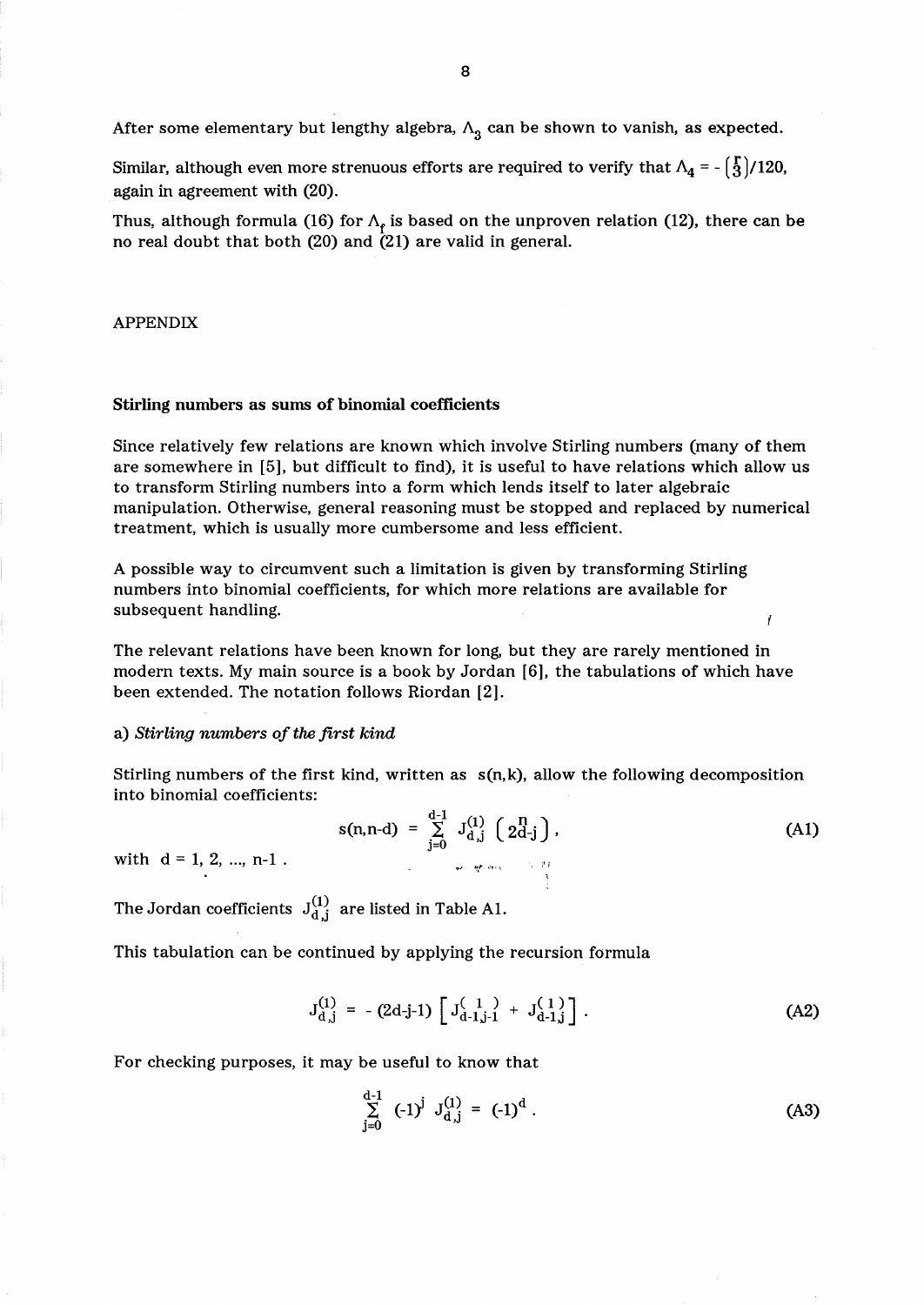# b) *Stirling numbers of the second kind*

For Stirling numbers of the second kind, written as  $S(n,k)$ , we have the analogous relation

$$
S(n,n-d) = \sum_{j=0}^{d-1} J_{d,j}^{(2)} \left( 2d-j \right), \qquad (A4)
$$

with the coefficients  ${\bf J}^{(2)}_{{\bf d}, {\bf j}}$  listed in Table A2.

Here the recurrence is

$$
J_{d,j}^{(2)} = (d-j) J_{d-1,j-1}^{(2)} + (2d-j-1) J_{d-1,j}^{(2)},
$$
 (A5)

while the alternate sum is

$$
\sum_{j=0}^{d-1} (-1)^j J_{d,j}^{(2)} = d! .
$$
 (A6)

Let us end by giving some simple examples which illustrate the use of the tables.

$$
s(n, n-1) = -\binom{n}{2},
$$
  
\n
$$
s(n, n-2) = 3\binom{n}{4} + 2\binom{n}{3},
$$
  
\n
$$
s(n, n-3) = -15\binom{n}{6} - 20\binom{n}{5} - 6\binom{n}{4},
$$
  
\n
$$
s(n, n-4) = 105\binom{n}{8} + 210\binom{n}{7} + 130\binom{n}{6} + 24\binom{n}{5},
$$
  
\n
$$
S(n, n-3) = 15\binom{n}{6} + 10\binom{n}{5} + \binom{n}{4},
$$
  
\n
$$
s(n, n-4) = 105\binom{n}{8} + 210\binom{n}{7} + 130\binom{n}{6} + 24\binom{n}{5},
$$
  
\n
$$
S(n, n-4) = 105\binom{n}{8} + 105\binom{n}{7} + 25\binom{n}{6} + \binom{n}{5}.
$$

 $\begin{array}{ccc} \mathcal{C}\mathcal{V} & \mathcal{C} & \mathcal{S} & \mathcal{S}\mathcal{P} & \mathcal{S}\mathcal{P} \\ \mathcal{F} & & & & \mathcal{E} & \mathcal{P} \mathcal{P} & \mathcal{S}\mathcal{P} \end{array}$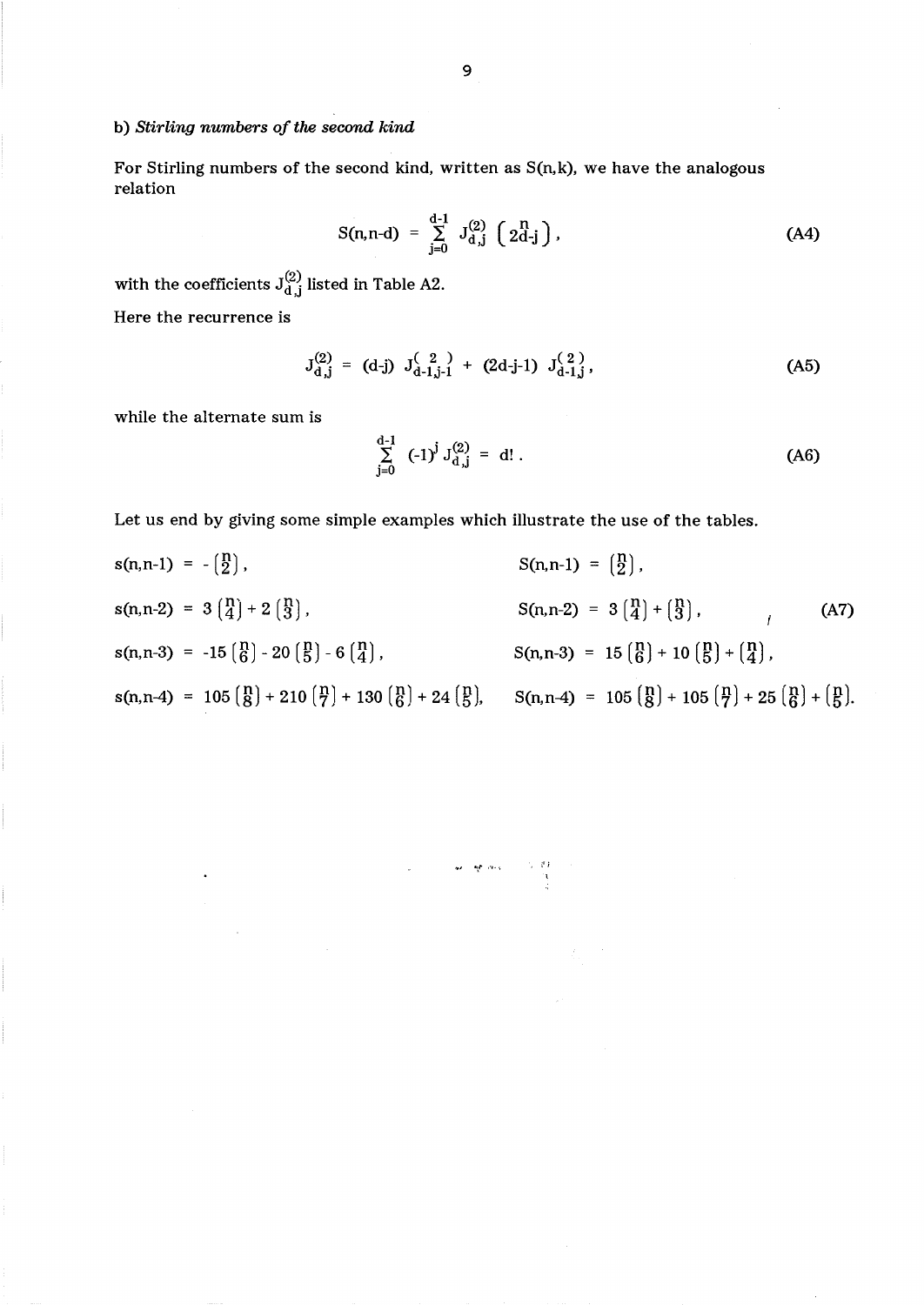|                  | $j=0$            |                  | $\sqrt{2}$  | $\boldsymbol{3}$ | $\overline{A}$ | 5         | $6\phantom{.}6$ |        |
|------------------|------------------|------------------|-------------|------------------|----------------|-----------|-----------------|--------|
| $d = 1$          | $-1$             |                  |             |                  |                |           |                 |        |
| $\overline{2}$   | $\boldsymbol{3}$ | $\boldsymbol{2}$ |             |                  |                |           |                 |        |
| 3                | $-15$            | $-20$            | $-6$        |                  |                |           |                 |        |
| $\boldsymbol{4}$ | 105              | 210              | 130         | 24               |                |           |                 |        |
| 5 <sup>5</sup>   | $-945$           | $-2520$          | $-2380$     | $-924$           | $-120$         |           |                 |        |
| $\boldsymbol{6}$ | 10 395           | 34 650           | 峰<br>44 100 | 26 432           | 7 3 0 8        | 720       |                 |        |
| 7 <sup>1</sup>   | $-135$ 135       | $-540540$        | $-866250$   | $-705320$        | $-303660$      | $-64224$  | $-5040$         |        |
| 8                | 2 027 025        | 9 459 450        | 18288270    | 18 858 840       | 11 098 780     | 3 678 840 | 623 376         | 40 320 |

Table A1 - Jordan coefficients  $J^{(1)}_{d,j}$ , for  $d \le 8$ .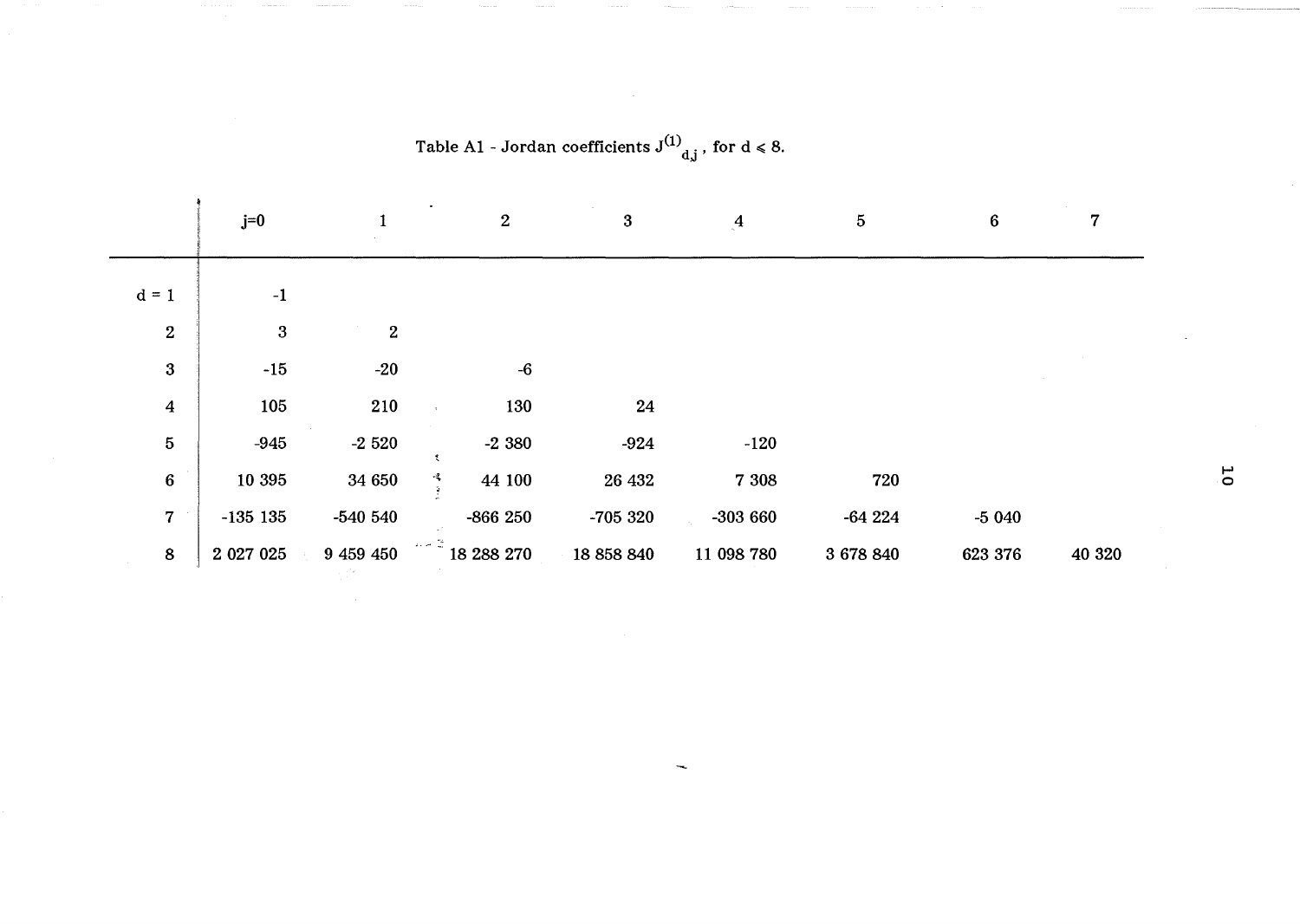|                  | $j=0$            |           | $\boldsymbol{2}$ | $\mathbf{3}$ | $\mathbf{A}$              | $\overline{5}$ | 6            |  |
|------------------|------------------|-----------|------------------|--------------|---------------------------|----------------|--------------|--|
| $d = 1$          |                  |           |                  |              |                           |                |              |  |
| $\overline{2}$   | $\boldsymbol{3}$ |           |                  |              |                           |                |              |  |
| $\boldsymbol{3}$ | $15\,$           | 10        |                  |              |                           |                |              |  |
| $\boldsymbol{4}$ | 105              | 105       | 25               | $\mathbf{1}$ |                           |                |              |  |
| $\overline{5}$   | 945              | 1 260     | 490              | 56           |                           |                |              |  |
| $\bf 6$          | 10 395           | 17 3 25   | 9 4 5 0          | 1918         | 119                       | $\mathbf{1}$   |              |  |
| $\overline{7}$   | 135 135          | 270 270   | 190 575          | 56 980       | 6825<br>$\mathcal{A}_\mu$ | 246            | $\mathbf{1}$ |  |
| $\bf 8$          | 2 027 025        | 4 729 725 | 法分类<br>4 099 095 | 1636635      | 302 995                   | 22 9 35        | 501          |  |

Table A1 - Jordan coefficients  $J^{(2)}_{d,j}$ , for  $d \le 8$ .